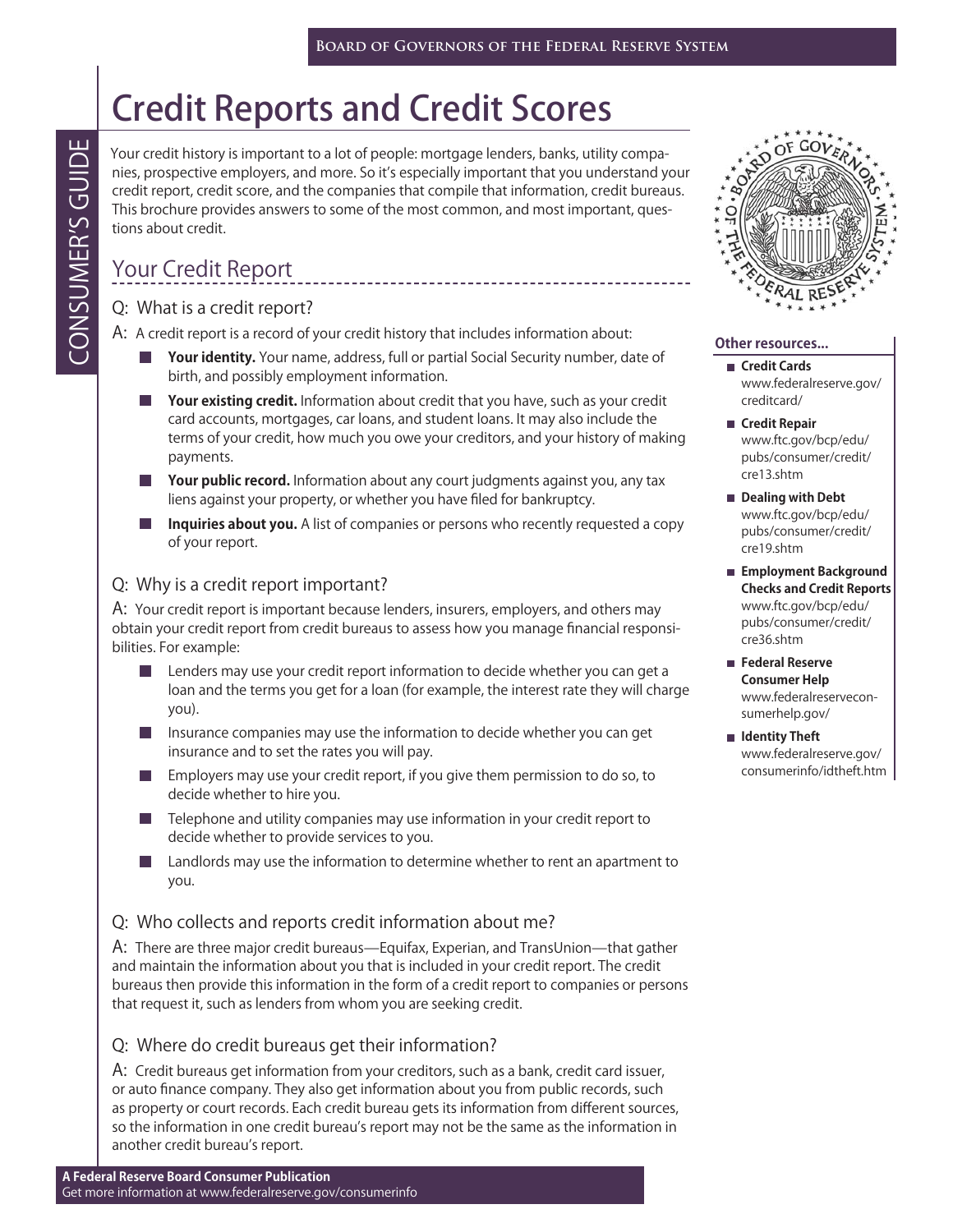## Q: How can I get a free copy of my credit report?

A: You can get one free credit report every twelve months from each of the nationwide credit bureaus—Equifax, Experian, and TransUnion̶by

- visiting [www.annualcreditreport.com](http://www.annualcreditreport.com) or
- calling (877) 322-8228.

You will need to provide certain information to access your report, such as your name, address, Social Security number, and date of birth.

You can order one, two, or all three reports at the same time, or you can request these reports at various times throughout the year. The option you choose will depend on the goal of your review. A report generated by one of the three major credit bureaus may not contain all of the information pertaining to your credit history. Therefore, if you want a complete view of your credit record at a particular moment, you should examine your report from each bureau at the same time. However, if you wish to detect any errors and monitor changes in your credit profile over time, you may wish to review a single credit report every four months.

#### Q: Who else is allowed to see my credit report?

A: Because credit reports contain sensitive personal information, access to them is limited. Credit bureaus can provide credit reports only to

- $\blacksquare$  lenders from whom you are seeking credit;
- $\blacksquare$  lenders that have granted you credit;
- $\blacksquare$  telephone, cell phone, and utility companies that may provide services to you;
- **U** your employer or prospective employer, but only if you agree;
- $\blacksquare$  insurance companies that have issued or may issue an insurance policy for you;
- $\Box$  government agencies reviewing your financial status for government benefits; and
- **In** anyone else with a legitimate business need for the information, such as a potential landlord or a bank at which you are opening a checking account.

Credit bureaus also furnish reports if required by court orders or federal grand jury subpoenas. Upon your written request, they will also issue your report to a third party.

#### Q: Does the credit bureau decide whether to grant me credit?

A: No, credit bureaus do not make credit decisions. They provide credit reports to lenders who decide whether to grant you credit.

Q: How long does negative information, such as late payments, stay on my credit report?

A: Generally, negative credit information stays on your credit report for seven years. If you have filed for personal bankruptcy, that fact stays on your report for ten years. Information about a lawsuit or an unpaid judgment against you can be reported for seven years or until the statute of limitations runs out, whichever is longer. Information about criminal convictions may stay on your credit report indefinitely.

#### Q: What can I do if I am denied credit, insurance, or employment because of something in my credit report? What can I do if I receive less favorable credit terms than other consumers because of something in my credit report?

A: If you are denied credit, insurance, or employment—or some other adverse action is taken against you, such as lowering your credit limit on credit card account—because of information in your credit report, the lender, insurance company, or employer must notify you and provide you with the name, address, and phone number of the credit bureau that provided the credit report used to make the decision. You can get a free credit report from this credit bureau if you request it within sixty days after receiving the notice. This free report is in addition to your annual free report.

In addition, lenders may use a credit report to set the terms of credit they offer you. If a lender offers you terms less favorable (for example, a higher rate) than the terms offered to consumers with better credit histories based on the information in your credit report, the lender may give you a notice with information about the credit bureau that provided the credit report used to make the decision. Again, you can get a free credit report (in addition to your annual free report) from this credit bureau if you request it within sixty days after receiving the notice.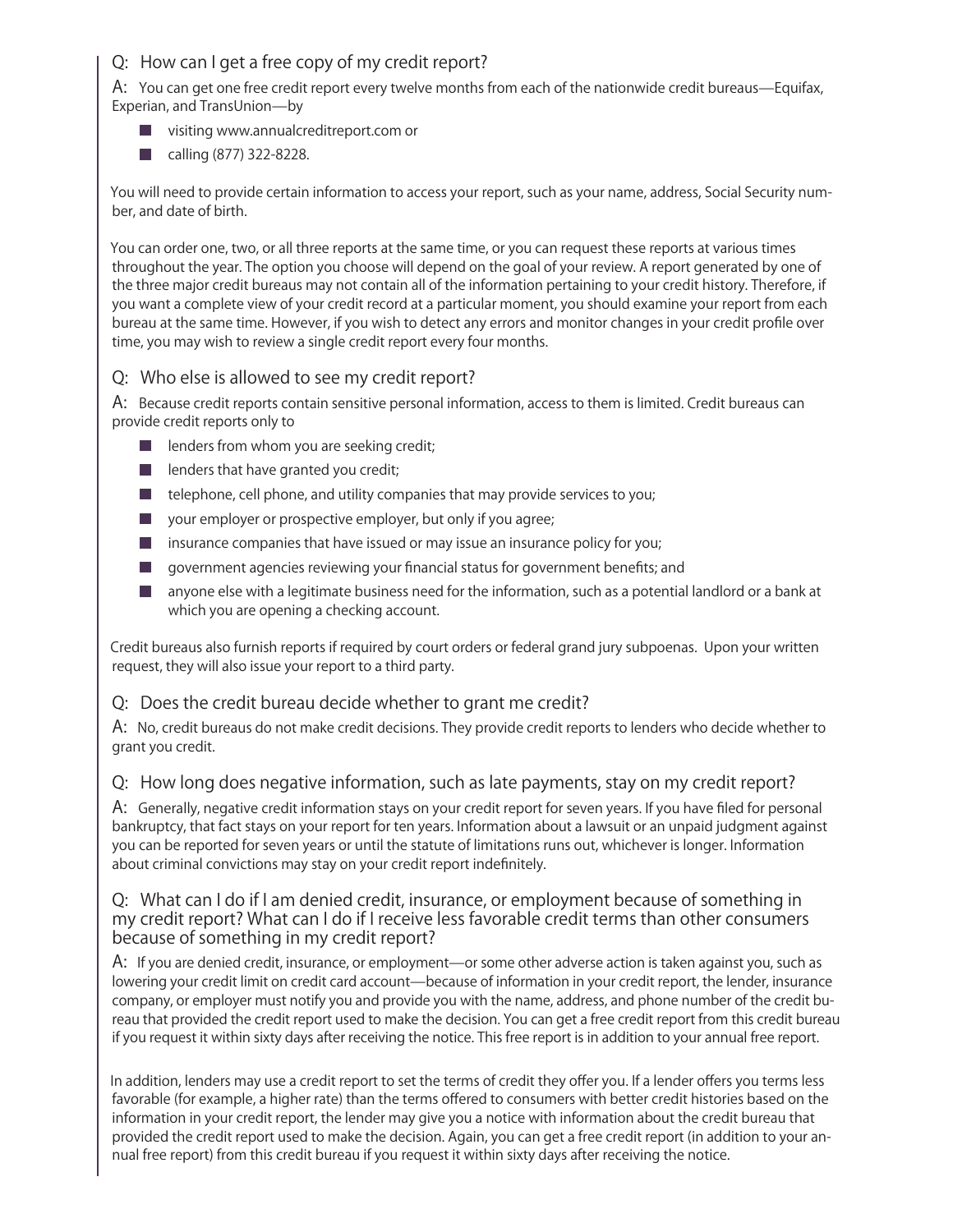If you receive one of these notices, it's a good idea to get your free credit report and review the information in it right away. If you think your credit report contains inaccurate or incomplete information, follow the steps in Credit Report Errors below, to try to resolve the issue. For tips on how to improve your chances of being granted credit, or to improve your chances of receiving credit on better terms, read the Federal Reserve's 5 Tips for Improving Your Credit Score (available online at www.federalreserve.gov/consumerinfo/fivetips\_creditscore.htm).

## Q: I've been receiving unsolicited credit offers. Why? Can I opt-out of receiving these offers?

A: Credit bureaus may sell the names and addresses of consumers who meet specific credit criteria to creditors or insurers, who must then offer them credit or insurance. For example, a creditor could request from a credit bureau the names and addresses of consumers who have a credit score of 680 or higher and then offer credit to those consumers.

You can have your name and address removed from these lists by opting-out of the listing. This will reduce the number of unsolicited offers you receive. To opt-out, call 888-5-OPTOUT (888-567-8688) or visit [www.optoutprescreen.](http://www.optoutprescreen.com) [com.](http://www.optoutprescreen.com) You will need to provide certain information in order to opt-out, such as your name, address, Social Security number, and date of birth.

You have the ability to opt-out of receiving offers either for five years or permanently. If you want to opt-out permanently, you will need to fill-out, sign, and mail-in a form. The form is available by either calling the toll-free number or visiting the website.

You can reverse your opt-out decision at any time to start receiving offers of credit and insurance again by calling the toll-free phone number or visiting the website.

# Your Credit Score

#### Q: What is a credit score? How is my credit score calculated?

A: A credit score is a number that reflects the information in your credit report. The score summarizes your credit history and helps lenders predict how likely it is that you will repay a loan and make payments when they are due. Lenders may use credit scores in deciding whether to grant you credit, what terms you are offered, or the rate you will pay on a loan.

Information used to calculate your credit score can include:

- the number and type of accounts you have (credit cards, auto loans, mortgages, etc.);
- **Now whether you pay your bills on time;**
- $\blacksquare$  how much of your available credit you are currently using;
- **Now in** whether you have any collection actions against you;
- the amount of your outstanding debt; and
- $\blacksquare$  the age of your accounts.

#### Q: What can cause my credit score to change?

A: Because your credit score reflects the information in your credit report, changes to your credit report may cause your credit score to change. For instance, if you pay your bills late or incur more debt, your credit score may go down. However, if you pay down an outstanding balance on a credit card or mortgage or correct an error in your credit report, your credit score may go up.

#### Q: How can I get my credit score?

A: In some cases, a lender may tell you your credit score for free when you apply for credit. For example, if you apply for a mortgage, you will receive the credit score or scores that were used to determine whether the lender would extend credit to you and on what terms. You may also receive a free credit score or scores from lenders when you apply for other types of credit, such as an automobile loan or a credit card.

You may also purchase your credit score from any of the credit bureaus by calling them or visiting their websites.

- Equifax: Call 1-800-685-1111 or visit [www.equifax.com/compare-products](http://www.equifax.com/compare-products)
- *Experian:* Call 1-888-397-3742 or visit [www.experian.com/consumer-products/personal-credit.html](http://www.experian.com/consumer-products/personal-credit.html)